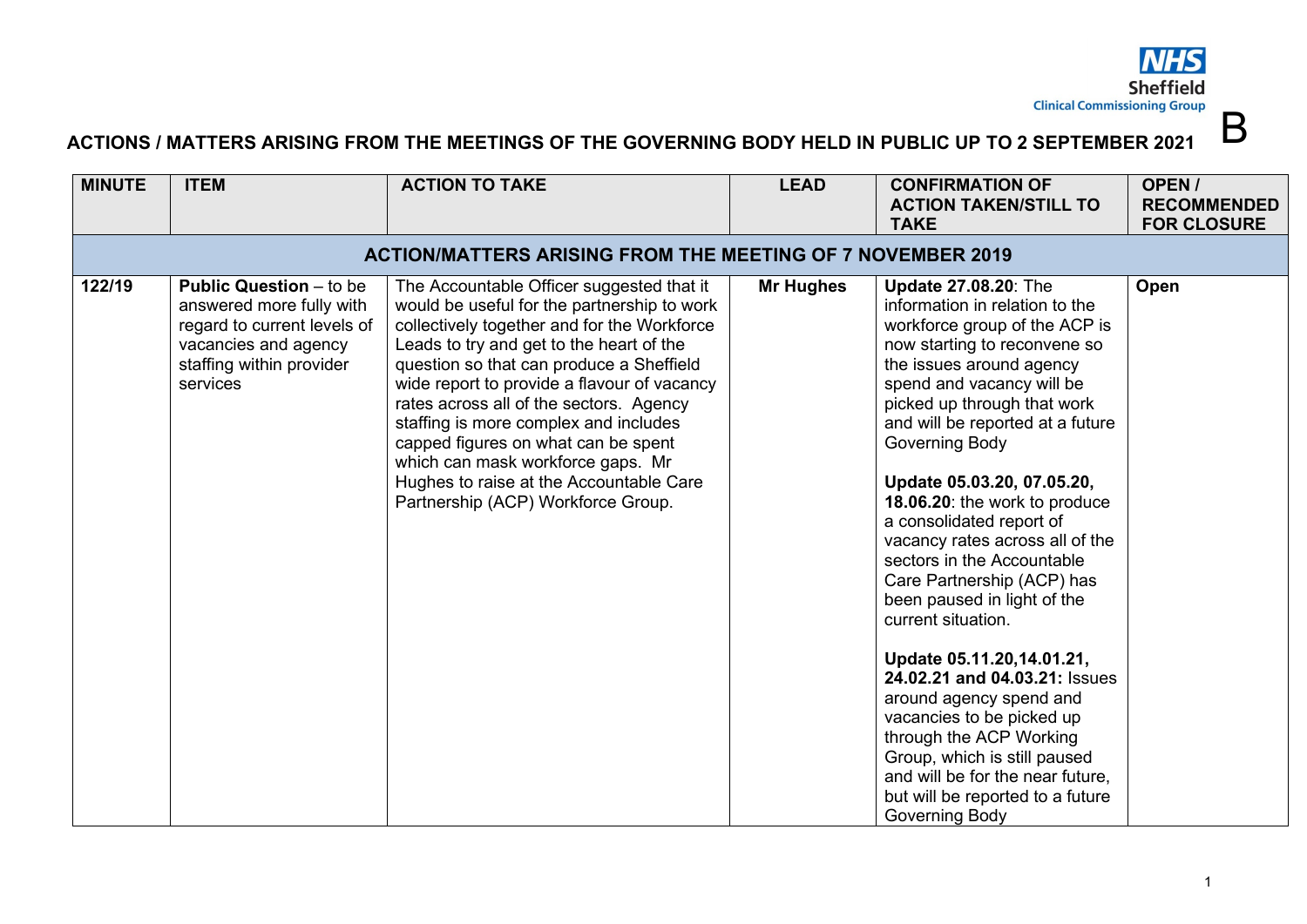| <b>MINUTE</b> | <b>ITEM</b>                                                                                                                               | <b>ACTION TO TAKE</b>                                                                                                                                                            | <b>LEAD</b>                      | <b>CONFIRMATION OF</b><br><b>ACTION TAKEN/STILL TO</b><br><b>TAKE</b>                                                                                                                                                                                                                                                                                  | OPEN/<br><b>RECOMMENDED</b><br><b>FOR CLOSURE</b> |
|---------------|-------------------------------------------------------------------------------------------------------------------------------------------|----------------------------------------------------------------------------------------------------------------------------------------------------------------------------------|----------------------------------|--------------------------------------------------------------------------------------------------------------------------------------------------------------------------------------------------------------------------------------------------------------------------------------------------------------------------------------------------------|---------------------------------------------------|
|               |                                                                                                                                           | <b>ACTION/MATTERS ARISING FROM THE MEETING OF 4 MARCH 2021</b>                                                                                                                   |                                  |                                                                                                                                                                                                                                                                                                                                                        |                                                   |
| 36/21         | <b>Month 10 Performance</b><br>and Delivery Report                                                                                        | Meet with the Chief Nurse to discuss<br>disability and additional needs in more<br>detail as this doesn't appear to be<br>happening in outpatients and accident<br>and emergency | Ms Thorley /<br><b>Mr Windle</b> | <b>Update 06.05.21: Not yet</b><br>completed<br>Update 2.9.21: Not yet<br>completed<br>Updated 4.10.21: - Quality<br>Team undertaking assurance<br>through assurance through<br><b>STHFT Quality Review Group</b><br>and monitored against the LB<br>independent review<br>recommendations and CQC<br>action plans regarding MCA on<br>related issues. | Recommended<br>for closure                        |
|               |                                                                                                                                           | <b>ACTION/MATTERS ARISING FROM THE MEETING OF 6 MAY 2021</b>                                                                                                                     |                                  |                                                                                                                                                                                                                                                                                                                                                        |                                                   |
| 50/21         | <b>Adoption of NHS</b><br><b>Sheffield CCG</b><br><b>Unaudited Financial</b><br>Accounts for 2020/21<br>and Finance Report at<br>Month 12 | Schedule an item on a future<br>development session for considerations<br>about the Better Care Fund going<br>forward                                                            | <b>Ms Mills</b>                  | Scheduled on the forward<br>planner for October or<br>December at the latest<br>Update 2.9.21: The Director of<br>Finance advised that it was<br>likely that the update would be<br>brought to the December<br>meeting given some of the on-<br>going work and refreshing the<br>S75 Agreement for the Better<br>Care Fund.                            | Open                                              |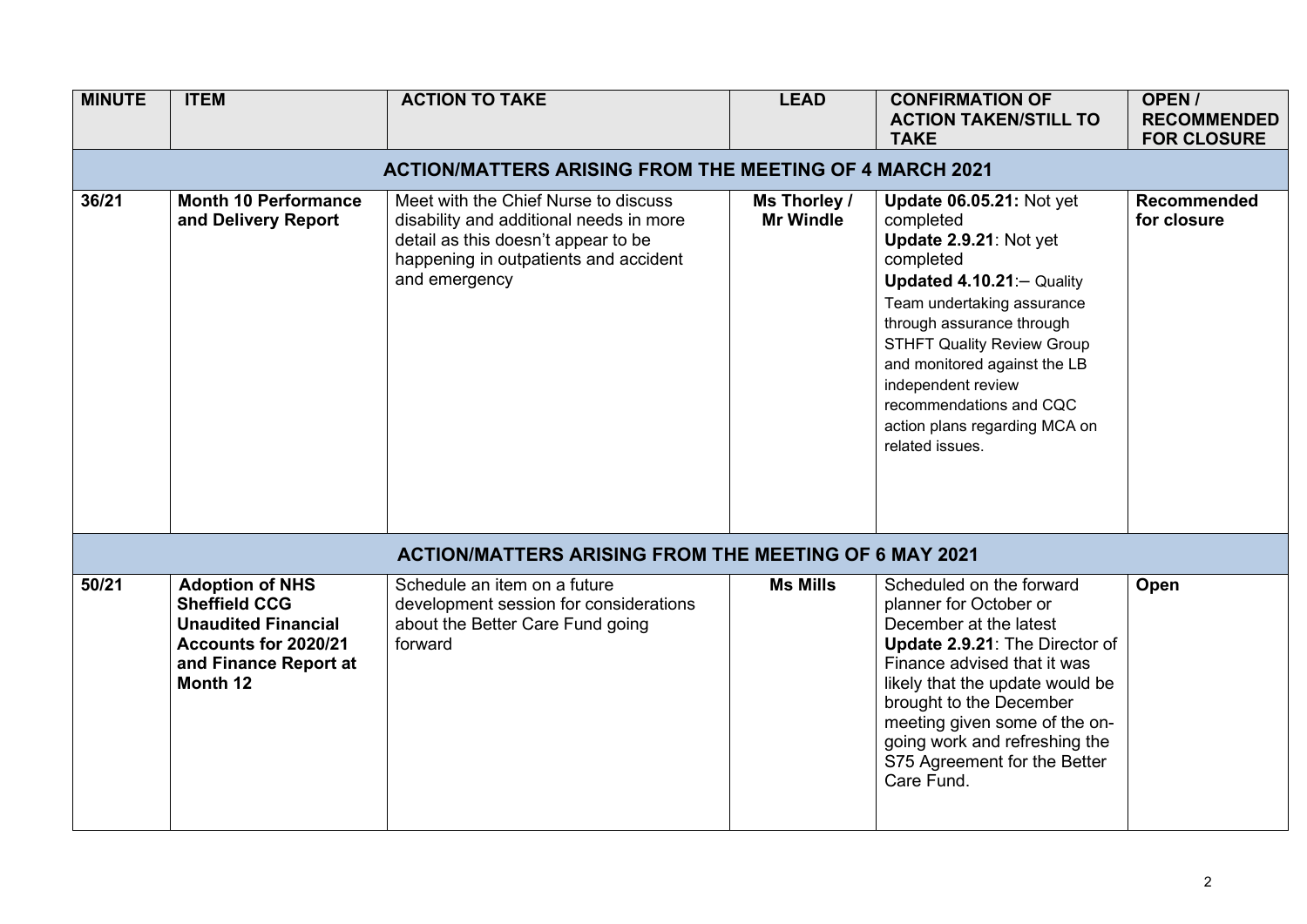| <b>MINUTE</b> | <b>ITEM</b>                                                   | <b>ACTION TO TAKE</b>                                                                                                                                                                                                                                                                                                                                                                          | <b>LEAD</b> | <b>CONFIRMATION OF</b><br><b>ACTION TAKEN/STILL TO</b><br><b>TAKE</b>                                                                                                                                                                                                                                                                                                                                                                                                                                                                                                                                                                                         | OPEN/<br><b>RECOMMENDED</b><br><b>FOR CLOSURE</b> |  |  |
|---------------|---------------------------------------------------------------|------------------------------------------------------------------------------------------------------------------------------------------------------------------------------------------------------------------------------------------------------------------------------------------------------------------------------------------------------------------------------------------------|-------------|---------------------------------------------------------------------------------------------------------------------------------------------------------------------------------------------------------------------------------------------------------------------------------------------------------------------------------------------------------------------------------------------------------------------------------------------------------------------------------------------------------------------------------------------------------------------------------------------------------------------------------------------------------------|---------------------------------------------------|--|--|
|               | <b>ACTION/MATTERS ARISING FROM THE MEETING OF 1 JULY 2021</b> |                                                                                                                                                                                                                                                                                                                                                                                                |             |                                                                                                                                                                                                                                                                                                                                                                                                                                                                                                                                                                                                                                                               |                                                   |  |  |
| 82/21         |                                                               | Dr Amir Afzal, Locality Elected GP, noted<br>it is important to remember GPs deal<br>with individuals rather than populations.<br>He added the IFR panel does not copy<br>patients into communications, which can<br>lead to difficult conversation for the GP.<br>Ms Dani Hydes noted this is a national<br>policy, however agreed to feed it back<br>and pick up at the next Governing Body. | <b>DH</b>   | Dani Hydes to feed back and<br>update at the next Governing<br>Body meeting.<br>Update 2.9.21: With regard<br>to the input into IFR panels<br>and how this is<br>communicated back to<br>patients, the Deputy Director<br>of Quality advised that<br>patients are copied into all<br>communications, however,<br>as a result of Covid and<br>home working, there had<br>been a gap in this process.<br>There is now a recovery plan<br>in place and a member of<br>staff is now working at 722<br>who is able to send out<br>paper communication. Any<br>further issues can be<br>escalated back to the IFR<br>team. The item was<br>recommended for closure. | <b>RECOMMENDED</b><br><b>FOR CLOSURE</b>          |  |  |
| 86/21         | <b>Month 2 Performance</b><br>& Delivery Report               | SEND update.<br>Governing Body agreed it would be<br>useful to see qualitative data including<br>patient stories and quantitative data<br>including the autism waiting list figures.                                                                                                                                                                                                           | <b>SJ</b>   | Sapphire Johnson to<br>circulate the requested<br>data.<br>SEND programme to be<br>discussed at QAC- Ms<br>Sapphire Johnson to                                                                                                                                                                                                                                                                                                                                                                                                                                                                                                                                | <b>RECOMMENDED</b><br><b>FOR CLOSURE</b>          |  |  |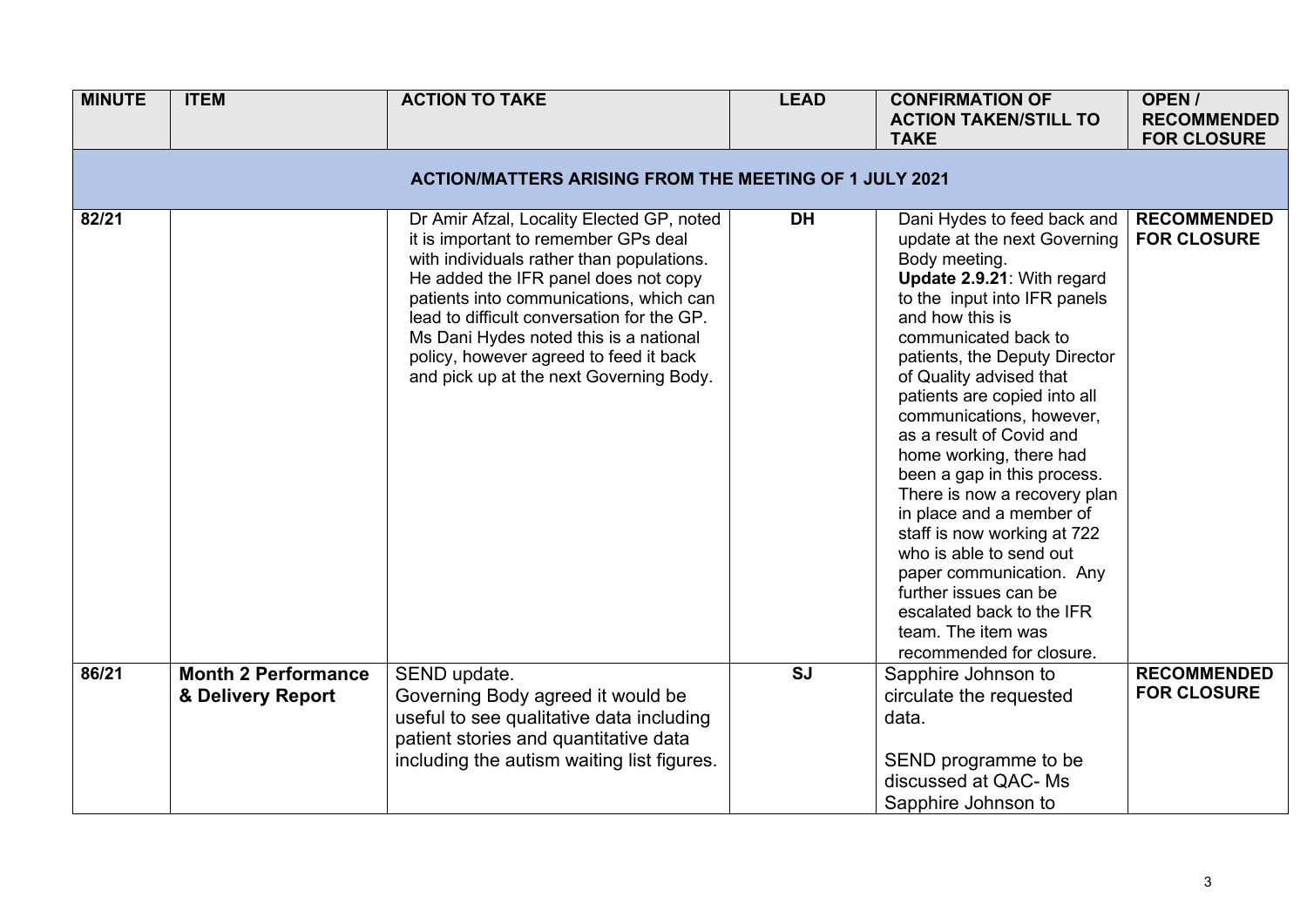| <b>MINUTE</b> | <b>ITEM</b>          | <b>ACTION TO TAKE</b>                                                                                                         | <b>LEAD</b> | <b>CONFIRMATION OF</b><br><b>ACTION TAKEN/STILL TO</b><br><b>TAKE</b>                                                                                                                                                                                                                                                                                                                                                                                                                                  | OPEN/<br><b>RECOMMENDED</b><br><b>FOR CLOSURE</b> |
|---------------|----------------------|-------------------------------------------------------------------------------------------------------------------------------|-------------|--------------------------------------------------------------------------------------------------------------------------------------------------------------------------------------------------------------------------------------------------------------------------------------------------------------------------------------------------------------------------------------------------------------------------------------------------------------------------------------------------------|---------------------------------------------------|
|               |                      |                                                                                                                               |             | discuss with Ms Judi<br>Thorley<br>Dr Leigh Sorsbie<br>commented it would also be<br>useful to learn how the<br>issues are being dealt with<br>and what the time frames<br>look like.<br><b>Action: Sapphire Johnson</b><br>to pick up with Ms Lesley<br>Smith and Dr Leigh Sorsbie.<br>Update 2.9.21 - The action<br>had not been completed.<br>Leave open.<br><b>Update 25.10.21 - Data</b><br>included in Noting papers<br>and meeting held with<br>LS/SJ/LSo 14.10.21.<br>Recommended for closure. |                                                   |
| 97/21         | <b>Patient Story</b> | Letter to be sent to The Deputy to TR<br>to thank her for sharing her story.                                                  | <b>DH</b>   | Update $24.9.21 -$ Letter<br>sent and an<br>acknowledgment received<br>from TR.                                                                                                                                                                                                                                                                                                                                                                                                                        | <b>RECOMMENDED</b><br><b>FOR CLOSURE</b>          |
| 98/21         | <b>EPRR</b>          | The Director of Finance to confirm<br>standards of compliance for partner<br>organisations and feedback to<br>Governing Body. | <b>JM</b>   | Update $27.10.21 -$ Update<br>to be provided at 4/11/21<br><b>GB</b>                                                                                                                                                                                                                                                                                                                                                                                                                                   | <b>OPEN</b>                                       |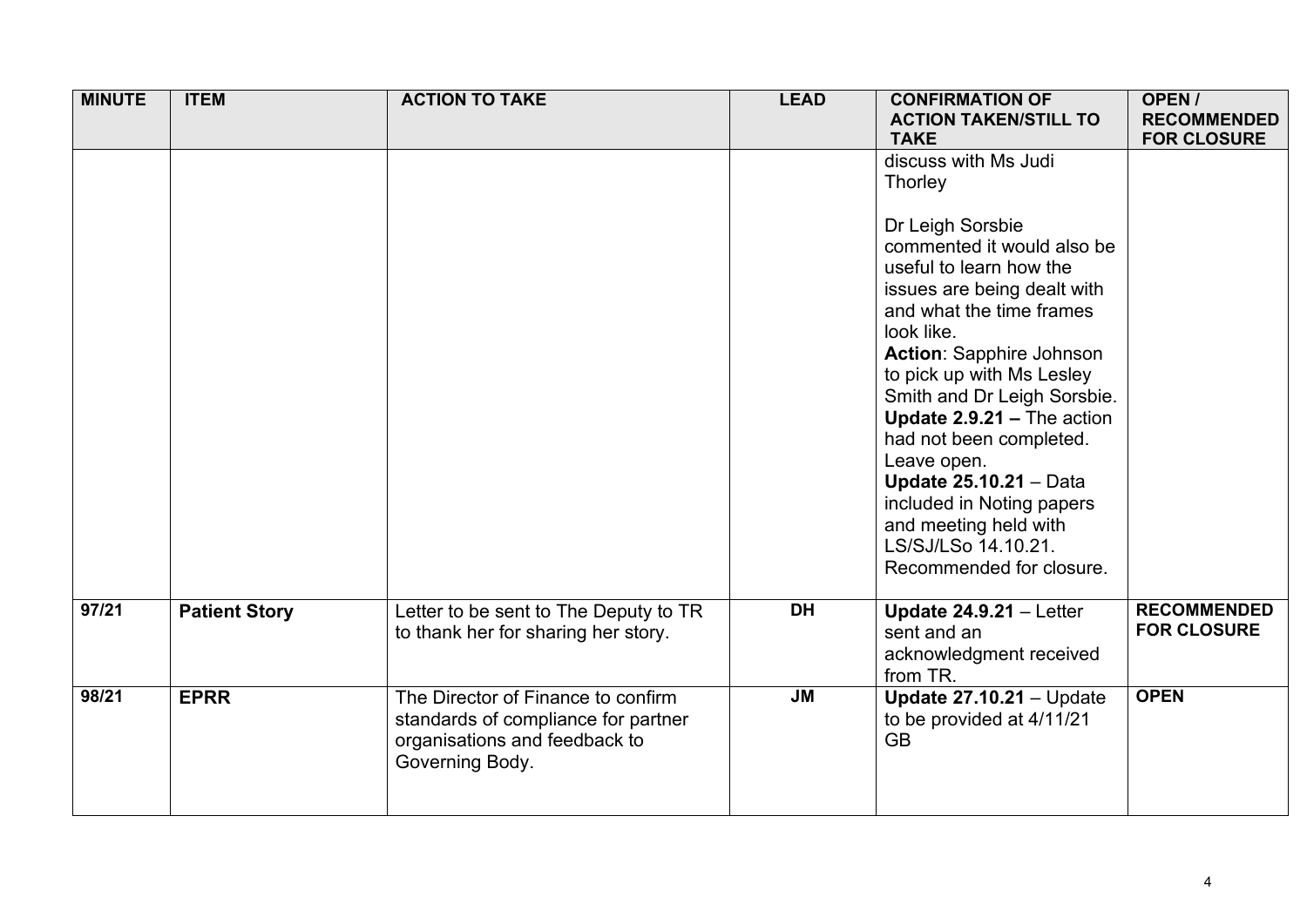| <b>MINUTE</b> | <b>ITEM</b>                                                                                                                                                           | <b>ACTION TO TAKE</b>                                                                                                                                                                                                                                                                                                                                                                                                                                              | <b>LEAD</b> | <b>CONFIRMATION OF</b><br><b>ACTION TAKEN/STILL TO</b><br><b>TAKE</b>                                                                                                                       | OPEN/<br><b>RECOMMENDED</b><br><b>FOR CLOSURE</b> |
|---------------|-----------------------------------------------------------------------------------------------------------------------------------------------------------------------|--------------------------------------------------------------------------------------------------------------------------------------------------------------------------------------------------------------------------------------------------------------------------------------------------------------------------------------------------------------------------------------------------------------------------------------------------------------------|-------------|---------------------------------------------------------------------------------------------------------------------------------------------------------------------------------------------|---------------------------------------------------|
| 98/21         | <b>EPRR</b>                                                                                                                                                           | The Chair reflected that the EPRR<br>arrangements were part of the<br>partnership arrangement in Sheffield<br>but also form part of a regional cell and<br>it maybe that we get information from<br>that to come back to Governing Body<br>in due course.                                                                                                                                                                                                          | TH          | 2.9.21 Action: The Chair<br>agreed to discuss with ICS<br>colleagues, NHSE/I and<br>with the Director of Public<br>Health, Greg Fell and would<br>provide an update at the<br>next meeting. | <b>OPEN</b>                                       |
| 99/21         | <b>Joint Committee of</b><br><b>CCGs - Proposal to</b><br>put in place additional<br>arrangements for the<br>transition to<br><b>Integrated Care</b><br><b>Boards</b> | The Accountable Officer to share<br>details of the ICS Citizens Panel with<br>Governing Body                                                                                                                                                                                                                                                                                                                                                                       | <b>LS</b>   | Update 4.10.21: Email sent<br>to Judy Robinson and to<br>Governing Body with details<br>of the ICS Citizens Panel                                                                           | <b>RECOMMENDED</b><br><b>FOR CLOSURE</b>          |
| 99/21         | <b>Joint Committee of</b><br><b>CCGs - Proposal to</b><br>put in place additional<br>arrangements for the<br>transition to<br><b>Integrated Care</b><br><b>Boards</b> | The Governing Body approved the<br>amendment to the Manual Agreement<br>and to the Terms of Reference to allow<br>the CCG to undertake the technical<br>exercise relating to the transfer of<br>CCG functions and prepare for the<br>statutory ICBs, pending legislation<br>when they are established.<br>Action: The Chair, as Chair of the<br><b>JCCCG, and the Director of Finance</b><br>would feedback to Lisa Kell, ICS,<br>who was co-ordinating this work. | <b>NUHT</b> | Letter sent confirming<br>approval to the Manual<br>Agreement and to the<br>Terms of Reference.                                                                                             | <b>RECOMMENDED</b><br><b>FOR CLOSURE</b>          |
| 100/21        | <b>Procurement Strategy</b><br>and Plan                                                                                                                               | Dr Nikki Bates, GP Elected City-wide<br>Representative, enquired if Sheffield                                                                                                                                                                                                                                                                                                                                                                                      | <b>JM</b>   | <b>Update 20.10.21:</b><br>Colleagues have now                                                                                                                                              | <b>RECOMMENDED</b><br><b>FOR CLOSURE</b>          |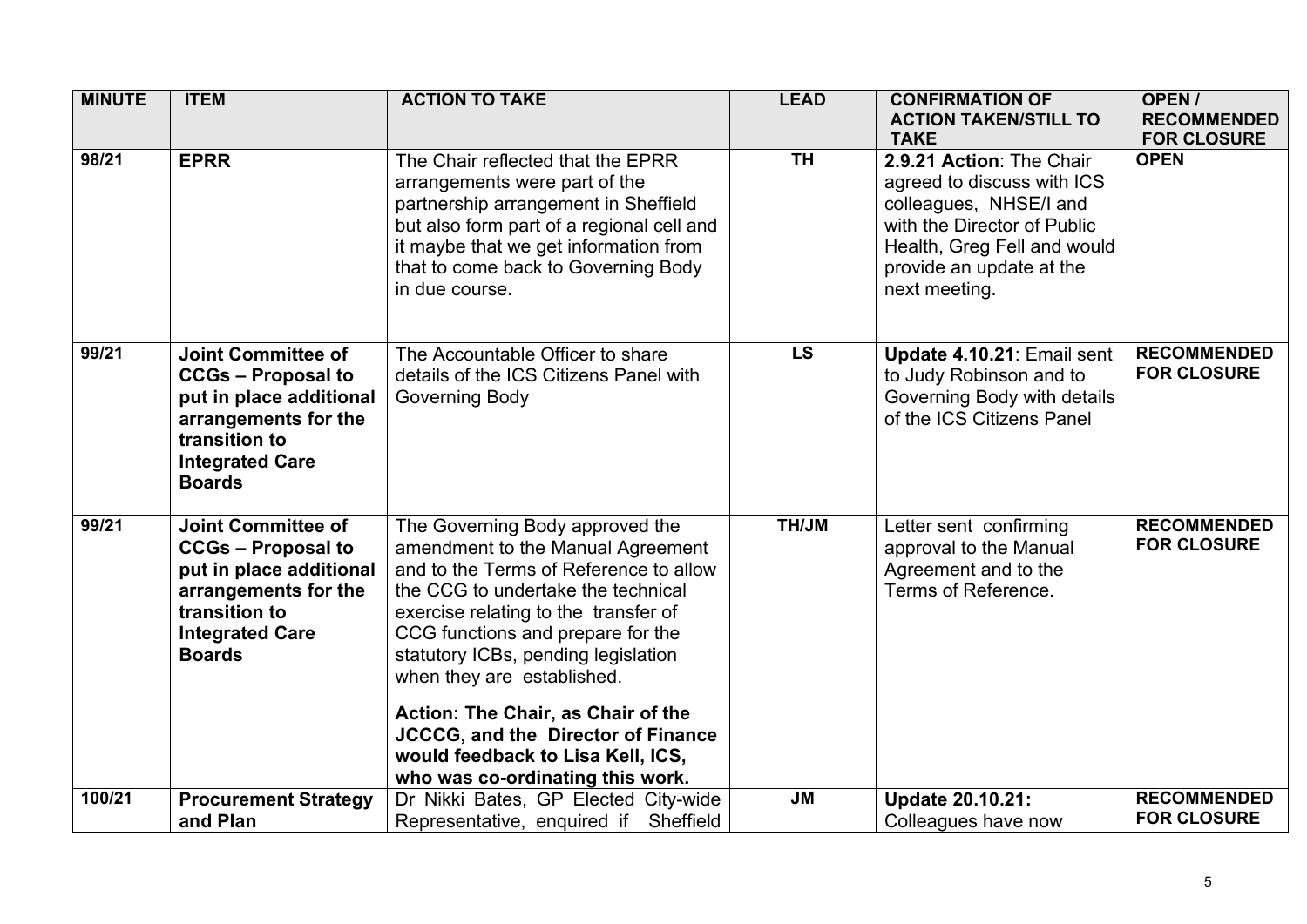| <b>MINUTE</b> | <b>ITEM</b>                                                       | <b>ACTION TO TAKE</b>                                                                                                                                                                                                                                                                                    | <b>LEAD</b> | <b>CONFIRMATION OF</b><br><b>ACTION TAKEN/STILL TO</b><br><b>TAKE</b>                                                                                                                                                                                                                                                                                                      | OPEN/<br><b>RECOMMENDED</b><br><b>FOR CLOSURE</b> |
|---------------|-------------------------------------------------------------------|----------------------------------------------------------------------------------------------------------------------------------------------------------------------------------------------------------------------------------------------------------------------------------------------------------|-------------|----------------------------------------------------------------------------------------------------------------------------------------------------------------------------------------------------------------------------------------------------------------------------------------------------------------------------------------------------------------------------|---------------------------------------------------|
|               |                                                                   | Children's (NHS) Foundation Trust<br>(SCHFT) was part of the progressive<br>procurement collaboration as they<br>were not specifically mentioned on<br>Page 4. The Director of Finance would<br>clarify. If they were not, Dr Bates<br>would raise with directly with SCHFT at<br>the Governors meeting. |             | advised that procurement<br>for the Children's Hospital is<br>no longer a separate<br>function since the Head of<br>Procurement retired a few<br>years ago. This function<br>has been subsumed into the<br><b>STH Procurement</b><br>department. So although<br>SCHFT are not specifically<br>mentioned they are included<br>as one of STHFT team<br>attends the meetings. |                                                   |
| 101/21        | <b>Finance Report</b>                                             | The Chair to pick up discussion with<br>the wider system around pressures in<br>the system.                                                                                                                                                                                                              | <b>TH</b>   | The Chair to provide update<br>at GB.                                                                                                                                                                                                                                                                                                                                      | <b>OPEN</b>                                       |
| 102/21        | <b>Month 4 Performance</b><br>and Delivery Report                 | To ascertain if the Director of Public<br>Health<br>would<br>be<br>attending<br>the<br>November Governing Body meeting<br>and ask him to provide an update on<br>care homes and mitigations.                                                                                                             | <b>KMS</b>  | <b>Update 14.10.21: the</b><br>Director of Public Health<br>would be attending the next<br>GB and would provide an<br>update to Governing Body.                                                                                                                                                                                                                            | <b>OPEN</b>                                       |
| 103/21        | <b>Patient Safety, Quality</b><br>and Experience<br><b>Report</b> | The Deputy Director of Quality advised<br>that a joint quality assurance<br>framework was being developed in<br>conjunction with the Local Authority.<br>The Local Authority would be                                                                                                                    | <b>DH</b>   | 2.9.21 Action: The Deputy<br>Director of Quality to include<br>update in the next<br>Patient, Safety and Quality                                                                                                                                                                                                                                                           | <b>RECOMMENDED</b><br><b>FOR CLOSURE</b>          |